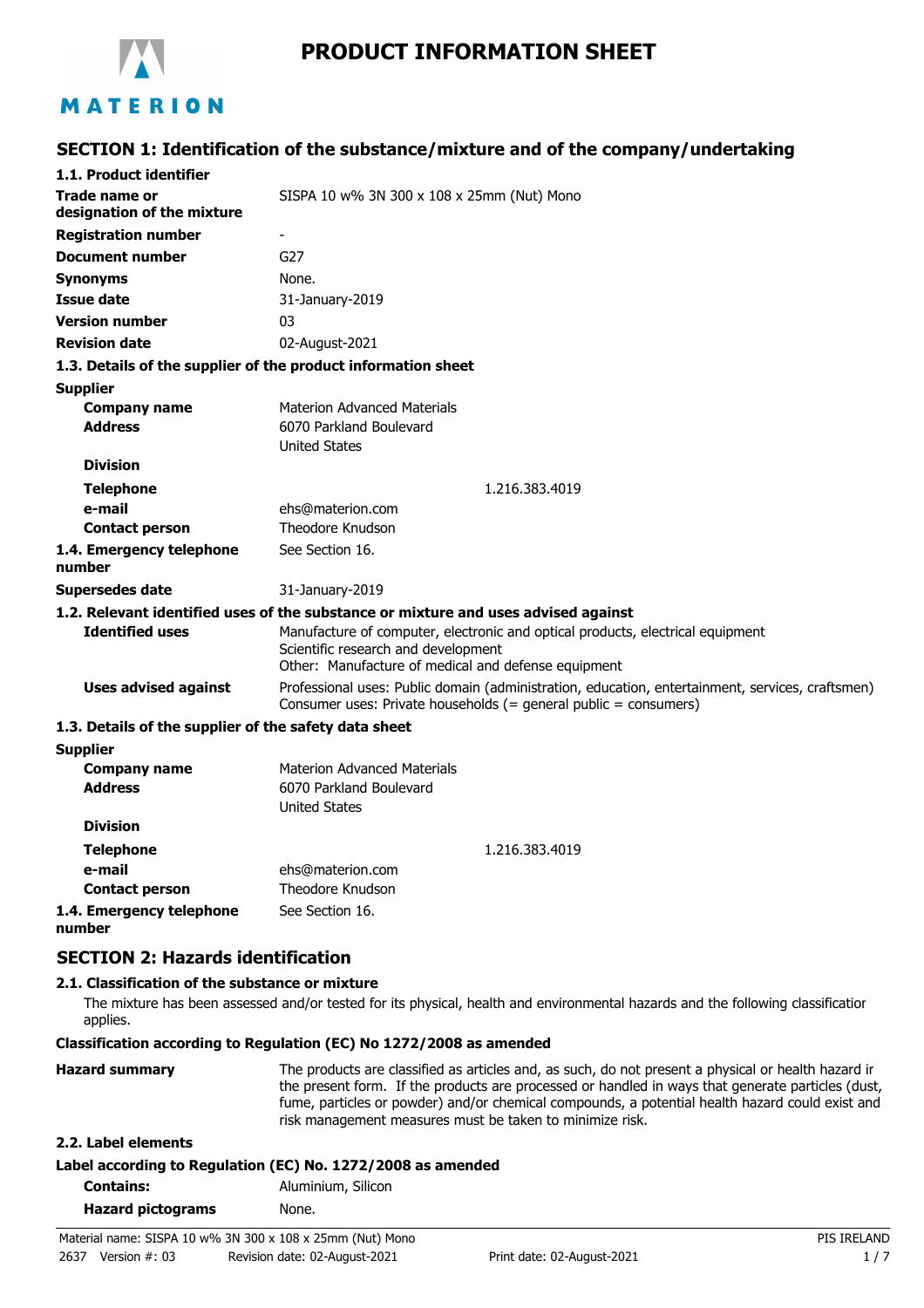| Signal word                              | None.                                                                                                                                                                                                                                                                 |
|------------------------------------------|-----------------------------------------------------------------------------------------------------------------------------------------------------------------------------------------------------------------------------------------------------------------------|
| <b>Hazard statements</b>                 | The material as sold in solid form is generally not considered hazardous. However, if the process<br>involves grinding, melting, cutting or any other process that causes a release of dust or fumes,<br>hazardous levels of airborne particulate could be generated. |
| <b>Precautionary statements</b>          |                                                                                                                                                                                                                                                                       |
| <b>Prevention</b>                        | Observe good industrial hygiene practices.                                                                                                                                                                                                                            |
| <b>Response</b>                          | Wash hands after handling.                                                                                                                                                                                                                                            |
| <b>Storage</b>                           | Store away from incompatible materials.                                                                                                                                                                                                                               |
| <b>Disposal</b>                          | Dispose of waste and residues in accordance with local authority requirements.                                                                                                                                                                                        |
| Supplemental label<br><b>information</b> | For further information, please contact the Product Stewardship Department at $+1.216.383.4019$ .                                                                                                                                                                     |
| 2.3. Other hazards                       | Not a PBT or vPvB substance or mixture.                                                                                                                                                                                                                               |
|                                          | <b>SECTION 3: Composition/information on ingredients</b>                                                                                                                                                                                                              |

#### **3.2. Mixtures**

**General information**

| <b>Chemical name</b>                 | %                        | No.                    | CAS-No. / EC REACH Registration No. Index No.                                               | <b>Notes</b> |
|--------------------------------------|--------------------------|------------------------|---------------------------------------------------------------------------------------------|--------------|
| Silicon                              | $80 - 90$                | 7440-21-3<br>231-130-8 |                                                                                             |              |
|                                      | <b>Classification: -</b> |                        |                                                                                             |              |
| Aluminium                            | $10 - 20$                | 7429-90-5<br>231-072-3 | 01-2119529243-45-0056 013-002-00-1                                                          |              |
|                                      | <b>Classification: -</b> |                        |                                                                                             |              |
| <b>Composition comments</b>          |                          |                        | The full text for all H-statements is displayed in section 16.                              |              |
| <b>SECTION 4: First aid measures</b> |                          |                        |                                                                                             |              |
| Conoral information                  |                          |                        | Encure that medical personnel are aware of the material(s) involved and take precautions to |              |

**General information**

Ensure that medical personnel are aware of the material(s) involved, and take precautions to protect themselves.

#### **4.1. Description of first aid measures**

| <b>Inhalation</b>                                                                        | Move to fresh air. Call a physician if symptoms develop or persist.                                                                                                              |
|------------------------------------------------------------------------------------------|----------------------------------------------------------------------------------------------------------------------------------------------------------------------------------|
| <b>Skin contact</b>                                                                      | Wash off immediately with plenty of water. Get medical attention if irritation develops and persists.                                                                            |
| Eye contact                                                                              | Immediately flush eyes with plenty of water for at least 15 minutes, lifting lower and upper eyelids<br>occasionally. Get medical attention if irritation develops and persists. |
| <b>Ingestion</b>                                                                         | Drink plenty of water.                                                                                                                                                           |
| 4.2. Most important<br>symptoms and effects, both<br>acute and delayed                   | None known.                                                                                                                                                                      |
| 4.3. Indication of any<br>immediate medical attention<br>and special treatment<br>needed | Treat symptomatically.                                                                                                                                                           |

### **SECTION 5: Firefighting measures**

| <b>General fire hazards</b>                                                                | No unusual fire or explosion hazards noted.                                                |
|--------------------------------------------------------------------------------------------|--------------------------------------------------------------------------------------------|
| 5.1. Extinguishing media<br>Suitable extinguishing<br>media                                | Powder. Dry sand. Dry chemical or CO2.                                                     |
| Unsuitable extinguishing<br>media                                                          | Water.                                                                                     |
| 5.2. Special hazards arising<br>from the substance or<br>mixture                           | This product is not flammable.                                                             |
| 5.3. Advice for firefighters<br><b>Special protective</b><br>equipment for<br>firefighters | Wear suitable protective equipment.                                                        |
| <b>Special firefighting</b><br>procedures                                                  | Move containers from fire area if you can do so without risk.                              |
| Specific methods                                                                           | Use standard firefighting procedures and consider the hazards of other involved materials. |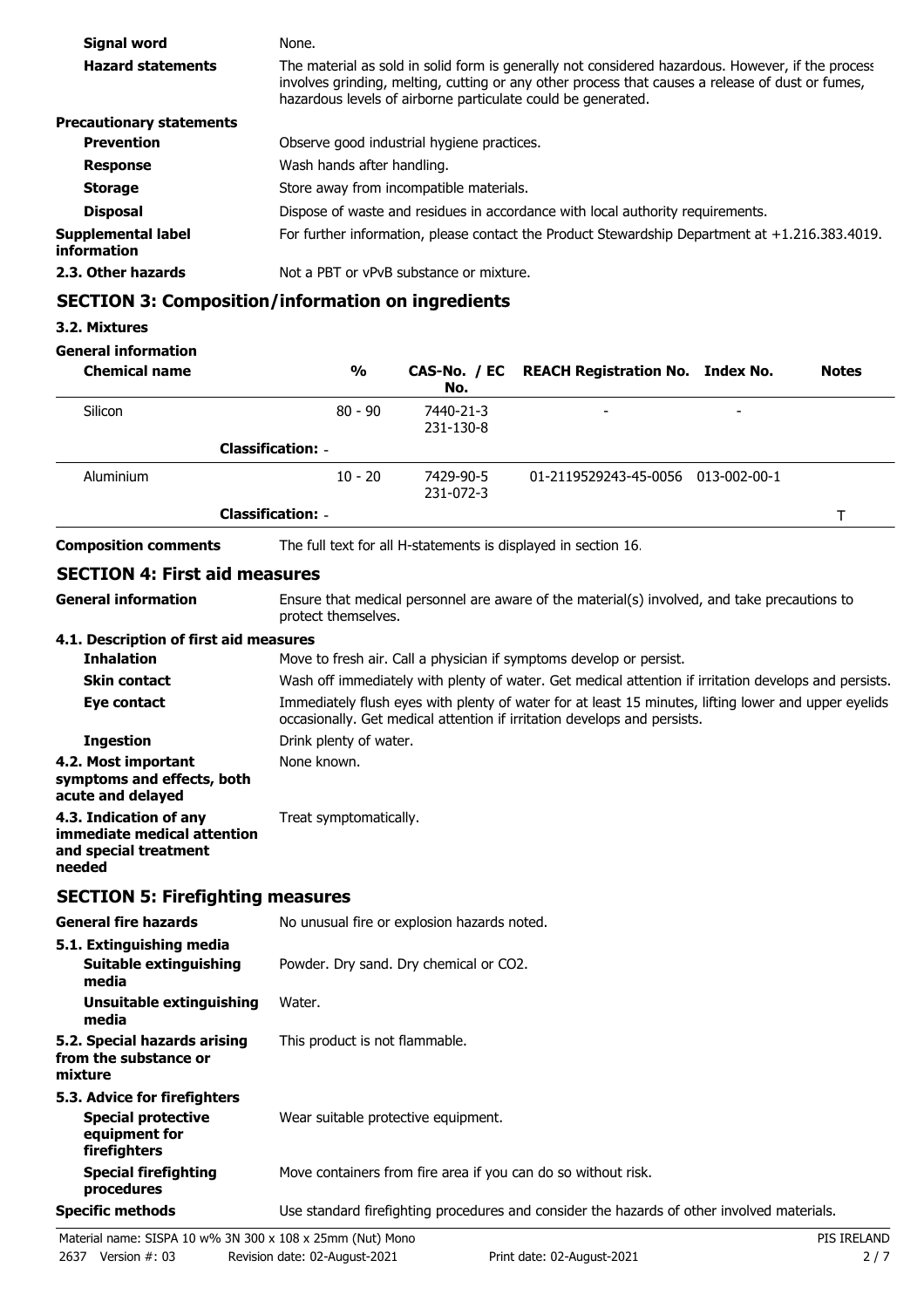### **SECTION 6: Accidental release measures**

#### **6.1. Personal precautions, protective equipment and emergency procedures** In solid form this material poses no special clean-up problems. For personal protection, see section 8 of the PIS. **For non-emergency personnel For emergency** Keep unnecessary personnel away. Use personal protection recommended in Section 8 of the PIS. **responders 6.2. Environmental** Avoid release to the environment. **precautions 6.3. Methods and material for** Clean up in accordance with all applicable regulations. Pick up and arrange disposal without creating dust. **containment and cleaning up 6.4. Reference to other** Not available. **sections SECTION 7: Handling and storage**

| 7.1. Precautions for safe<br>handling                                          | Do not taste or swallow. Avoid prolonged exposure. When using, do not eat, drink or smoke.<br>Provide adequate ventilation. Wear appropriate personal protective equipment. Wash hands<br>thoroughly after handling. Avoid release to the environment. |
|--------------------------------------------------------------------------------|--------------------------------------------------------------------------------------------------------------------------------------------------------------------------------------------------------------------------------------------------------|
| 7.2. Conditions for safe<br>storage, including any<br><i>incompatibilities</i> | Store in a dry place.                                                                                                                                                                                                                                  |
| 7.3. Specific end use(s)                                                       | Not available.                                                                                                                                                                                                                                         |

### **SECTION 8: Exposure controls/personal protection**

#### **8.1. Control parameters**

#### **Occupational exposure limits**

| <b>Ireland. Occupational Exposure Limits</b> |                                                            |                   |                       |
|----------------------------------------------|------------------------------------------------------------|-------------------|-----------------------|
| <b>Components</b>                            | <b>Type</b>                                                | <b>Value</b>      | Form                  |
| Aluminium (CAS 7429-90-5)                    | <b>TWA</b>                                                 | 1 ppm             | Respirable dust.      |
| Silicon (CAS 7440-21-3)                      | <b>TWA</b>                                                 | 4 mg/m $3$        | Respirable dust.      |
|                                              |                                                            | $10 \text{ mg/m}$ | Total inhalable dust. |
| <b>Biological limit values</b>               | No biological exposure limits noted for the ingredient(s). |                   |                       |
| <b>Recommended monitoring</b><br>procedures  | Follow standard monitoring procedures.                     |                   |                       |

| Derived no effect levels<br>(DNELs)                  | Not available.                                                                                                                                                                                                                                                                                                                                                                                         |
|------------------------------------------------------|--------------------------------------------------------------------------------------------------------------------------------------------------------------------------------------------------------------------------------------------------------------------------------------------------------------------------------------------------------------------------------------------------------|
| <b>Predicted no effect</b><br>concentrations (PNECs) | Not available.                                                                                                                                                                                                                                                                                                                                                                                         |
| 8.2. Exposure controls                               |                                                                                                                                                                                                                                                                                                                                                                                                        |
| <b>Appropriate engineering</b><br>controls           | Good general ventilation (typically 10 air changes per hour) should be used. Ventilation rates should<br>be matched to conditions. If applicable, use process enclosures, local exhaust ventilation, or other<br>engineering controls to maintain airborne levels below recommended exposure limits. If exposure<br>limits have not been established, maintain airborne levels to an acceptable level. |
|                                                      | Individual protection measures, such as personal protective equipment                                                                                                                                                                                                                                                                                                                                  |
| <b>General information</b>                           | Use personal protective equipment as required.                                                                                                                                                                                                                                                                                                                                                         |
| Eye/face protection                                  | If contact is likely, safety glasses with side shields are recommended.                                                                                                                                                                                                                                                                                                                                |
| <b>Skin protection</b>                               |                                                                                                                                                                                                                                                                                                                                                                                                        |
| - Hand protection                                    | Wear protective gloves.                                                                                                                                                                                                                                                                                                                                                                                |
| - Other                                              | Wear suitable protective equipment.                                                                                                                                                                                                                                                                                                                                                                    |
| <b>Respiratory protection</b>                        | In case of insufficient ventilation, wear suitable respiratory equipment.                                                                                                                                                                                                                                                                                                                              |
| <b>Thermal hazards</b>                               | None known.                                                                                                                                                                                                                                                                                                                                                                                            |
| <b>Hygiene measures</b>                              | Always observe good personal hygiene measures, such as washing after handling the material and<br>before eating, drinking, and/or smoking. Routinely wash work clothing and protective equipment to<br>remove contaminants.                                                                                                                                                                            |
| <b>Environmental exposure</b><br>controls            | Inform appropriate managerial or supervisory personnel of all environmental releases.                                                                                                                                                                                                                                                                                                                  |

### **SECTION 9: Physical and chemical properties**

#### **9.1. Information on basic physical and chemical properties**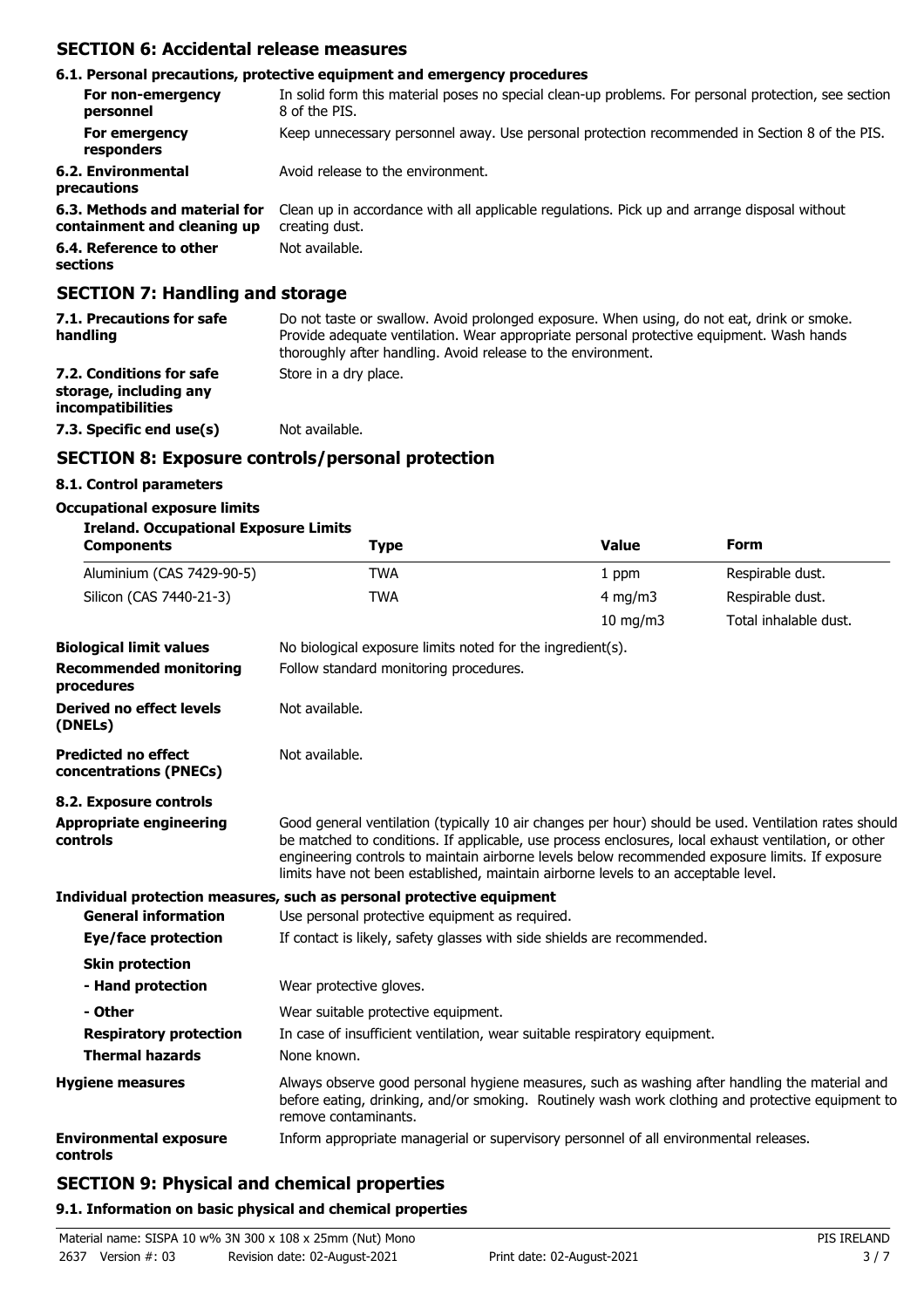| Appearance                                          |                                              |
|-----------------------------------------------------|----------------------------------------------|
| <b>Physical state</b>                               | Solid.                                       |
| Form                                                | Solid.                                       |
| Colour                                              | Dark grey.                                   |
| Odour                                               | None.                                        |
| <b>Odour threshold</b>                              | Not applicable.                              |
| рH                                                  | Not applicable.                              |
| <b>Melting point/freezing point</b>                 | 660 °C (1220 °F) estimated / Not applicable. |
| Initial boiling point and<br>boiling range          | Not applicable.                              |
| <b>Flash point</b>                                  | Not applicable.                              |
| <b>Evaporation rate</b>                             | Not applicable.                              |
| <b>Flammability (solid, gas)</b>                    | None known.                                  |
| <b>Upper/lower flammability or explosive limits</b> |                                              |
| <b>Explosive limit - lower (</b><br>%)              | Not applicable.                              |
| <b>Explosive limit - lower (</b><br>%) temperature  | Not applicable.                              |
| <b>Explosive limit - upper</b><br>(%)               | Not applicable.                              |
| <b>Explosive limit - upper (</b><br>%) temperature  | Not applicable.                              |
| <b>Vapour pressure</b>                              | Not applicable.                              |
| <b>Vapour density</b>                               | Not applicable.                              |
| <b>Relative density</b>                             | Not applicable.                              |
| Solubility(ies)                                     |                                              |
| <b>Solubility (water)</b>                           | Insoluble.                                   |
| <b>Partition coefficient</b><br>(n-octanol/water)   | Not applicable.                              |
| <b>Auto-ignition temperature</b>                    | Not applicable.                              |
| <b>Decomposition temperature</b>                    | Not applicable.                              |
| Viscosity                                           | Not applicable.                              |
| <b>Explosive properties</b>                         | Not explosive.                               |
| <b>Oxidising properties</b>                         | Not oxidising.                               |
| 9.2. Other information                              |                                              |
| <b>Density</b>                                      | 2.40 g/cm3 estimated                         |

## **SECTION 10: Stability and reactivity**

| 10.1. Reactivity                            | The product is stable and non-reactive under normal conditions of use, storage and transport |
|---------------------------------------------|----------------------------------------------------------------------------------------------|
| 10.2. Chemical stability                    | Material is stable under normal conditions.                                                  |
| 10.3. Possibility of hazardous<br>reactions | No dangerous reaction known under conditions of normal use.                                  |
| 10.4. Conditions to avoid                   | None under normal conditions.                                                                |
| 10.5. Incompatible materials                | None known.                                                                                  |
| 10.6. Hazardous<br>decomposition products   | No hazardous decomposition products are known.                                               |

## **SECTION 11: Toxicological information**

**General information CCCUPATION** Occupational exposure to the substance or mixture may cause adverse effects.

#### **Information on likely routes of exposure**

| <b>Inhalation</b>   | Not likely, due to the form of the product.   |
|---------------------|-----------------------------------------------|
| <b>Skin contact</b> | Not relevant, due to the form of the product. |
| Eye contact         | Not relevant, due to the form of the product. |
| <b>Ingestion</b>    | Expected to be a low ingestion hazard.        |
| Symptoms            | None known.                                   |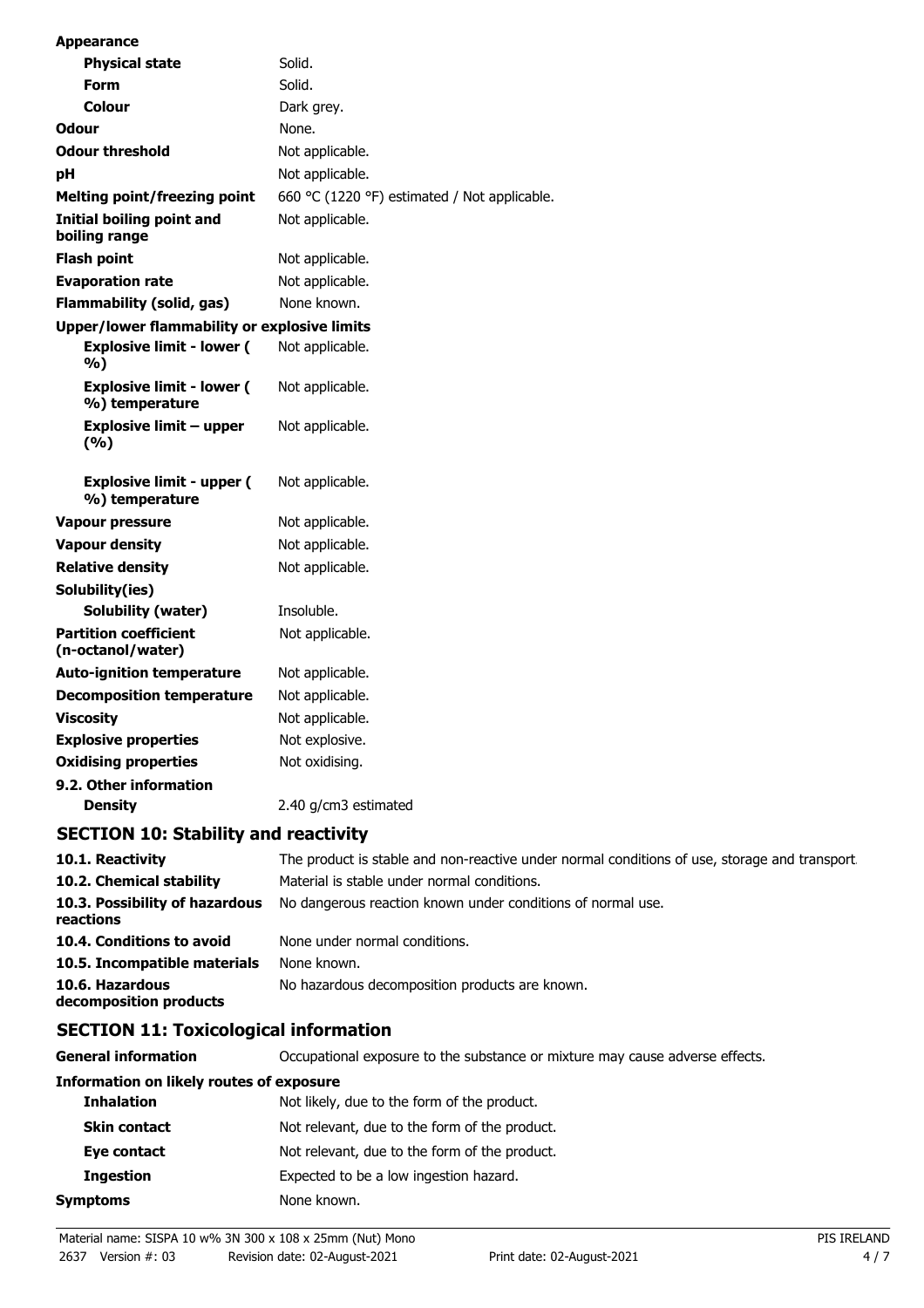#### **11.1. Information on toxicological effects**

| <b>Acute toxicity</b>                                        | None known.                                                                  |                               |
|--------------------------------------------------------------|------------------------------------------------------------------------------|-------------------------------|
| <b>Skin corrosion/irritation</b>                             | Not relevant, due to the form of the product.                                |                               |
| Serious eye damage/eye<br>irritation                         | Not likely, due to the form of the product.                                  |                               |
| <b>Respiratory sensitisation</b>                             | Not a respiratory sensitizer.                                                |                               |
| <b>Skin sensitisation</b>                                    | Not a skin sensitiser.                                                       |                               |
| <b>Germ cell mutagenicity</b>                                | Not classified.                                                              |                               |
| Carcinogenicity                                              | Not classifiable as to carcinogenicity to humans.                            |                               |
| <b>Reproductive toxicity</b>                                 | Not classified.                                                              |                               |
| <b>Specific target organ toxicity</b><br>- single exposure   | Not classified.                                                              |                               |
| <b>Specific target organ toxicity</b><br>- repeated exposure | Not classified.                                                              |                               |
| <b>Aspiration hazard</b>                                     | Not an aspiration hazard.                                                    |                               |
| Mixture versus substance<br>information                      | No information available.                                                    |                               |
| <b>Other information</b>                                     | Not available.                                                               |                               |
|                                                              |                                                                              |                               |
| <b>SECTION 12: Ecological information</b>                    |                                                                              |                               |
| 12.1. Toxicity                                               | No toxicity data noted for the ingredient(s).                                |                               |
| <b>Product</b>                                               | <b>Species</b>                                                               | <b>Test Results</b>           |
| SISPA 10 w% 3N 300 x 108 x 25mm (Nut) Mono                   |                                                                              |                               |
| <b>Aquatic</b>                                               |                                                                              |                               |
| Acute                                                        |                                                                              |                               |
| Fish                                                         | <b>LC50</b><br>Fish                                                          | 1.55 mg/l, 96 hours estimated |
|                                                              | * Estimates for product may be based on additional component data not shown. |                               |
| 12.2. Persistence and<br>degradability                       |                                                                              |                               |
| 12.3. Bioaccumulative<br>potential                           | No data available.                                                           |                               |
| <b>Partition coefficient</b><br>n-octanol/water (log Kow)    | Not available.                                                               |                               |
| <b>Bioconcentration factor (BCF)</b>                         | Not available.                                                               |                               |

**12.5. Results of PBT and** Not a PBT or vPvB substance or mixture. **vPvB assessment**

**12.6. Other adverse effects** Not available.

### **SECTION 13: Disposal considerations**

#### **13.1. Waste treatment methods**

| <b>Residual waste</b>                  | Dispose of in accordance with local regulations. Empty containers or liners may retain some product<br>residues. This material and its container must be disposed of in a safe manner (see: Disposal<br>instructions).                                                                                                                            |
|----------------------------------------|---------------------------------------------------------------------------------------------------------------------------------------------------------------------------------------------------------------------------------------------------------------------------------------------------------------------------------------------------|
| <b>Contaminated packaging</b>          | Since emptied containers may retain product residue, follow label warnings even after container is<br>emptied. Empty containers should be taken to an approved waste handling site for recycling or<br>disposal.                                                                                                                                  |
| EU waste code                          | The Waste code should be assigned in discussion between the user, the producer and the waste<br>disposal company.                                                                                                                                                                                                                                 |
| <b>Disposal</b><br>methods/information | Collect and reclaim or dispose in sealed containers at licensed waste disposal site. Do not allow this<br>material to drain into sewers/water supplies. Do not contaminate ponds, waterways or ditches with<br>chemical or used container. Dispose of contents/container in accordance with<br>local/regional/national/international regulations. |
| <b>Special precautions</b>             | Dispose in accordance with all applicable regulations.                                                                                                                                                                                                                                                                                            |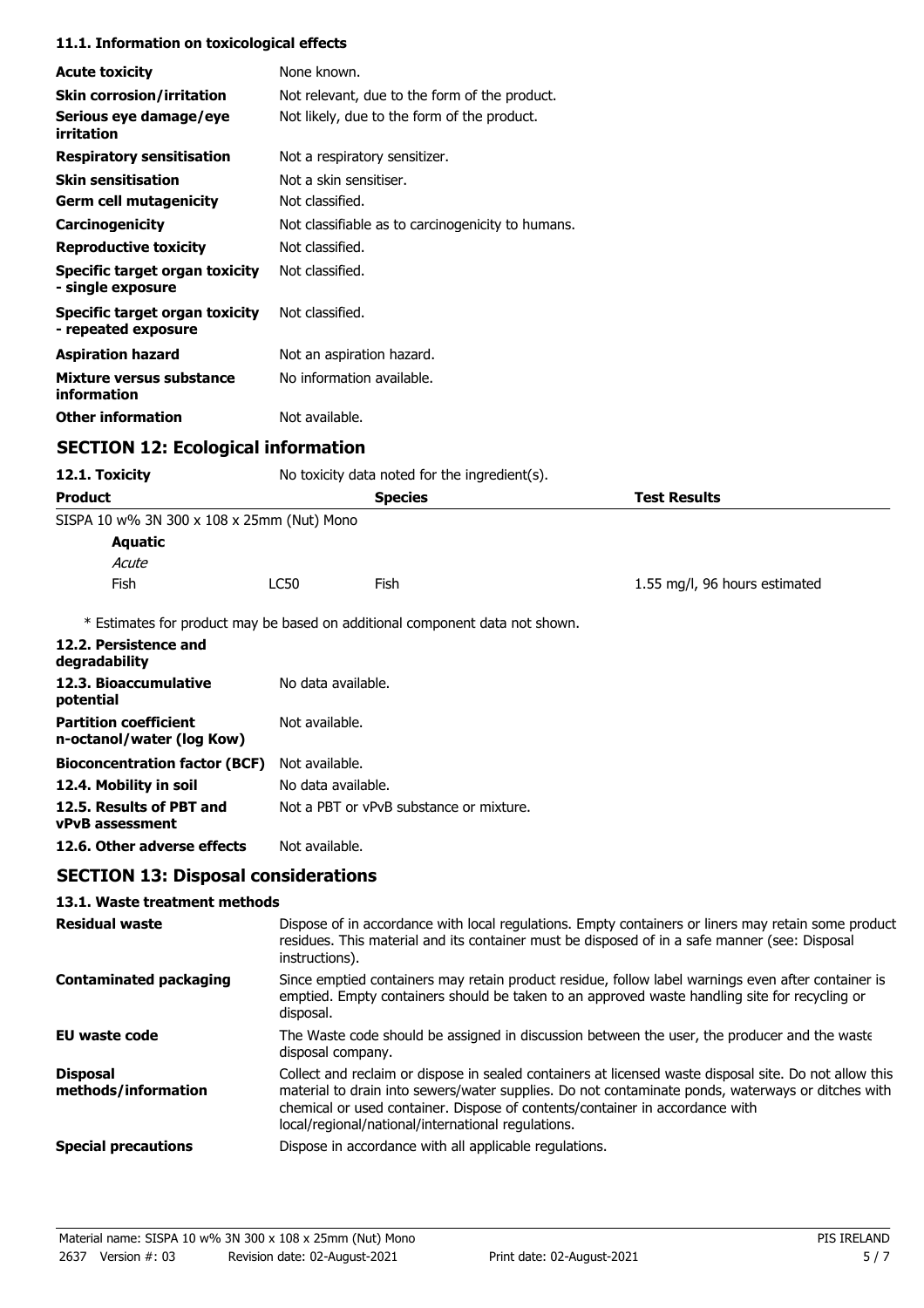### **SECTION 14: Transport information**

#### **ADR**

14.1. - 14.6.: Not regulated as dangerous goods. **RID**

14.1. - 14.6.: Not regulated as dangerous goods.

### **ADN**

14.1. - 14.6.: Not regulated as dangerous goods.

#### **IATA**

14.1. - 14.6.: Not regulated as dangerous goods.

#### **IMDG**

14.1. - 14.6.: Not regulated as dangerous goods.

### **SECTION 15: Regulatory information**

**15.1. Safety, health and environmental regulations/legislation specific for the substance or mixture**

#### **EU regulations**

**Regulation (EC) No. 1005/2009 on substances that deplete the ozone layer, Annex I and II, as amended** Not listed.

**Regulation (EU) 2019/1021 On persistent organic pollutants (recast), as amended**

Not listed.

**Regulation (EU) No. 649/2012 concerning the export and import of dangerous chemicals, Annex I, Part 1 as amended**

Not listed.

**Regulation (EU) No. 649/2012 concerning the export and import of dangerous chemicals, Annex I, Part 2 as amended**

Not listed.

**Regulation (EU) No. 649/2012 concerning the export and import of dangerous chemicals, Annex I, Part 3 as amended**

Not listed.

**Regulation (EU) No. 649/2012 concerning the export and import of dangerous chemicals, Annex V as amended** Not listed.

**Regulation (EC) No. 166/2006 Annex II Pollutant Release and Transfer Registry, as amended** Aluminium (CAS 7429-90-5)

**Regulation (EC) No. 1907/2006, REACH Article 59(10) Candidate List as currently published by ECHA** Not listed.

#### **Authorisations**

**Regulation (EC) No. 1907/2006, REACH Annex XIV Substances subject to authorization, as amended** Not listed.

#### **Restrictions on use**

**Regulation (EC) No. 1907/2006, REACH Annex XVII Substances subject to restriction on marketing and use as amended**

Not listed.

**Directive 2004/37/EC: on the protection of workers from the risks related to exposure to carcinogens and mutagens at work, as amended.**

Not listed.

#### **Other EU regulations**

**Directive 2012/18/EU on major accident hazards involving dangerous substances, as amended**

Aluminium (CAS 7429-90-5)

| <b>Other regulations</b>            | The product is classified and labelled in accordance with Regulation (EC) 1272/2008 (CLP<br>Regulation) as amended. |
|-------------------------------------|---------------------------------------------------------------------------------------------------------------------|
| <b>National regulations</b>         | Follow national regulation for work with chemical agents in accordance with Directive 98/24/EC, as<br>amended.      |
| 15.2. Chemical safety<br>assessment | No Chemical Safety Assessment has been carried out.                                                                 |

### **SECTION 16: Other information**

| <b>List of abbreviations</b> | Not available. |
|------------------------------|----------------|
| <b>References</b>            | Not available. |